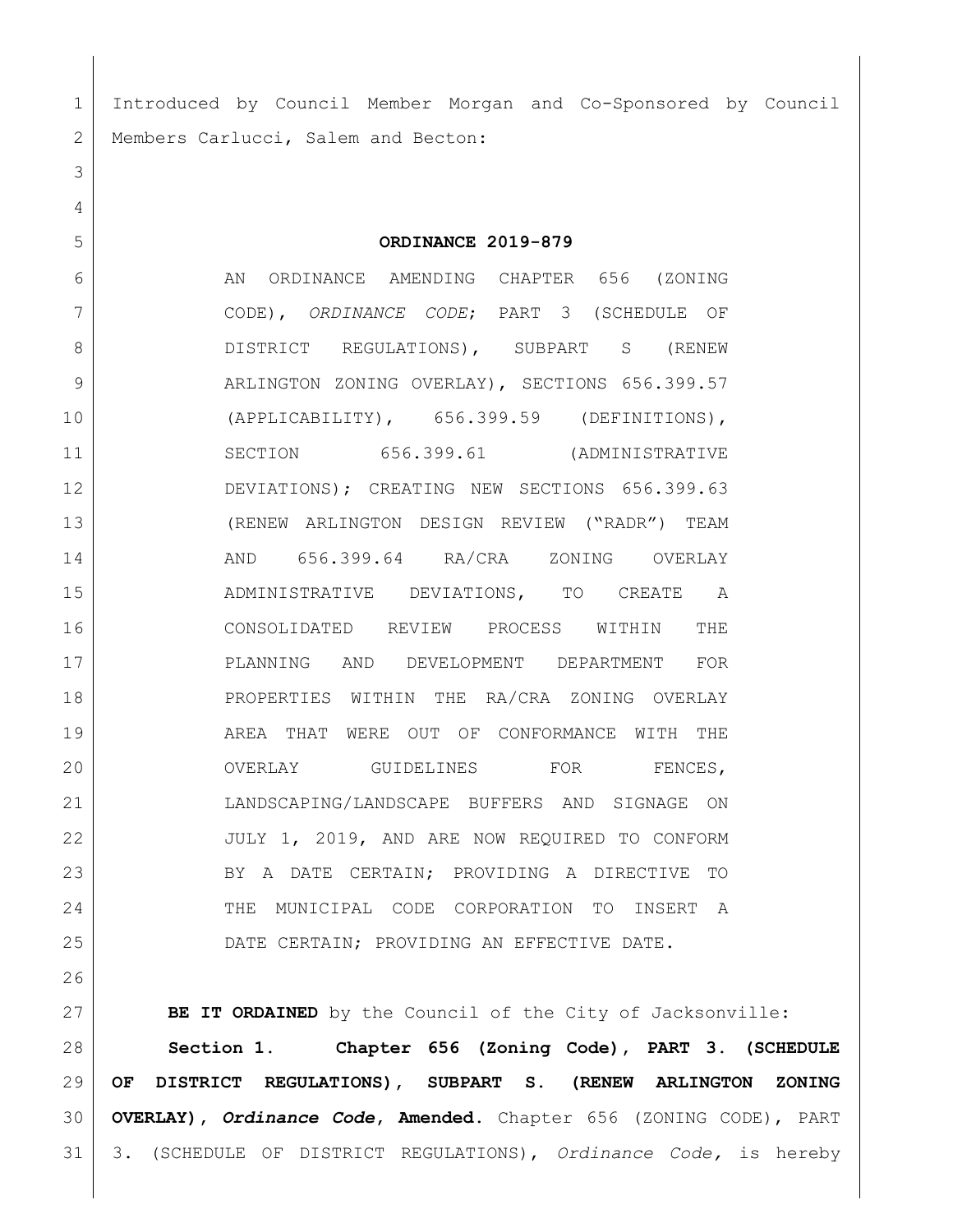amended to read as follows:

## **CHAPTER 656. ZONING CODE.**

 **\* \* \* PART 3. SCHEDULE OF DISTRICT REGULATIONS \* \* \* SUBPART S. RENEW ARLINGTON ZONING OVERLAY \* \* \* Sec. 656.399.56. – Boundaries of zoning overlay area Zoning Overlay Area. \* \* \* Sec. 656.399.57. – Applicability.** 12 | A. Unless otherwise stated in this Subpart, when the regulations of this Zoning Overlay impose a different restriction 14 upon the use of buildings or land, or upon the height of buildings, 15 or require other conditions than are imposed or required by other

 ordinances, other than those ordinances approving Planned Unit Development (PUD) adopted prior to this Subpart, the provisions of 18 | this Subpart shall control. Additionally, the parking requirements of this Zoning Overlay shall supersede any conflicting parking requirements set forth in Part 6 of the Zoning Code. It is intended that this Subpart shall be applied to support the RA/CRA designation and characteristics of the Redevelopment/Zoning Overlay Area and to guide development and redevelopment to support the goals and objectives contained in the Comprehensive Plan and the RA/CRA Redevelopment Plan.

**\* \* \***

 F. Unless otherwise specified in this Subpart, non-conforming High Intensity Uses, as described in subsection 656.399.60, that are located within any Character Area shall bring their existing non-conforming development characteristics such as, but not necessarily limited to, site layout; building form and finish

 $- 2 -$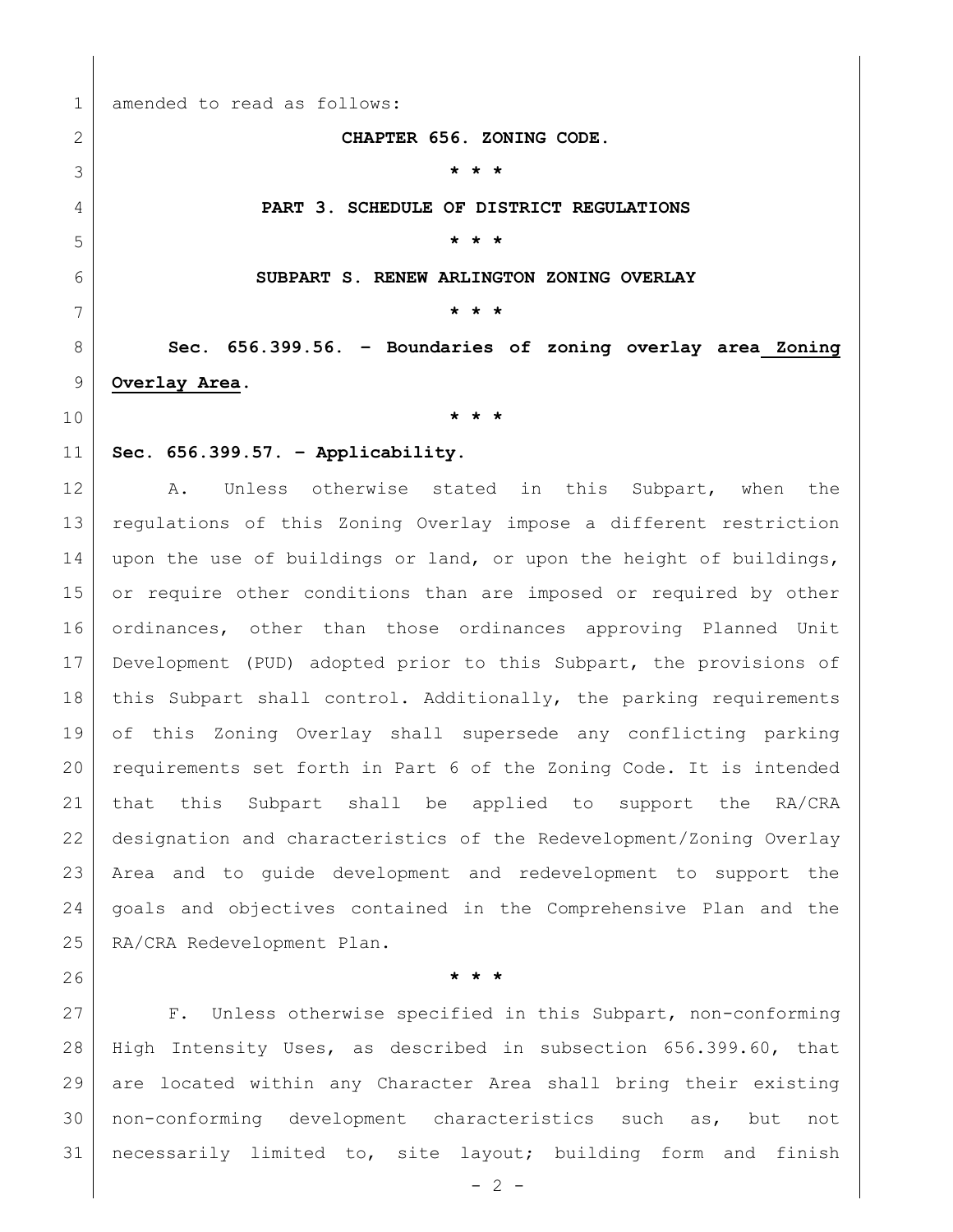1 | materials; building location; parking; lighting; walkways; and 2 screening for non-residential and multi-family uses into compliance 3 | upon either: reoccupation of the structure when such use ceases for 4 | more than six months; or upon a Major Renovation, as that term is 5 defined in this Subpart.

6 1. Reoccupation of the structure when such use ceases for 7 more than six months; or

8 2. A Major Renovation, as that term is defined in this 9 Subpart.

10 G. Unless otherwise specified in this Subpart, all non-11 conforming uses other than High Intensity Uses that are located in 12 any Character Area, shall bring their existing non-conforming 13 development characteristics such as, but not necessarily limited 14 to, parking; lighting; walkways; and screening for non-residential 15 and multi-family uses, into compliance upon either:

16 1. Reoccupation of the structure when such use ceases for 17 more than six months; or

18 2. A Major Renovation, as that term is defined in this 19 Subpart.

20 H. *Mandatory Compliance elements and deadline.* For purposes 21 of the Term for mandatory compliance with these regulations for 22 | signage, screening and landscape buffers in all Character Areas, 23 the Term shall begin on January 1, 2020 and end on December  $31$ , 24 2024. Three elements of site improvements (Fencing, 25 Landscaping/Landscape Buffers, and Signage) make up the "Mandatory 26 Compliance elements." These elements are required to conform to 27 | this Zoning Overlay by the later of December 31, 2024, or five 28 years plus 90 days after a grant program to help mitigate the cost 29 of compliance is approved by the RA/CRA Board. This Mandatory 30 Compliance is required regardless of whether the thresholds listed 31 | in subsection F or G above have been met, and is required for all

- 3 -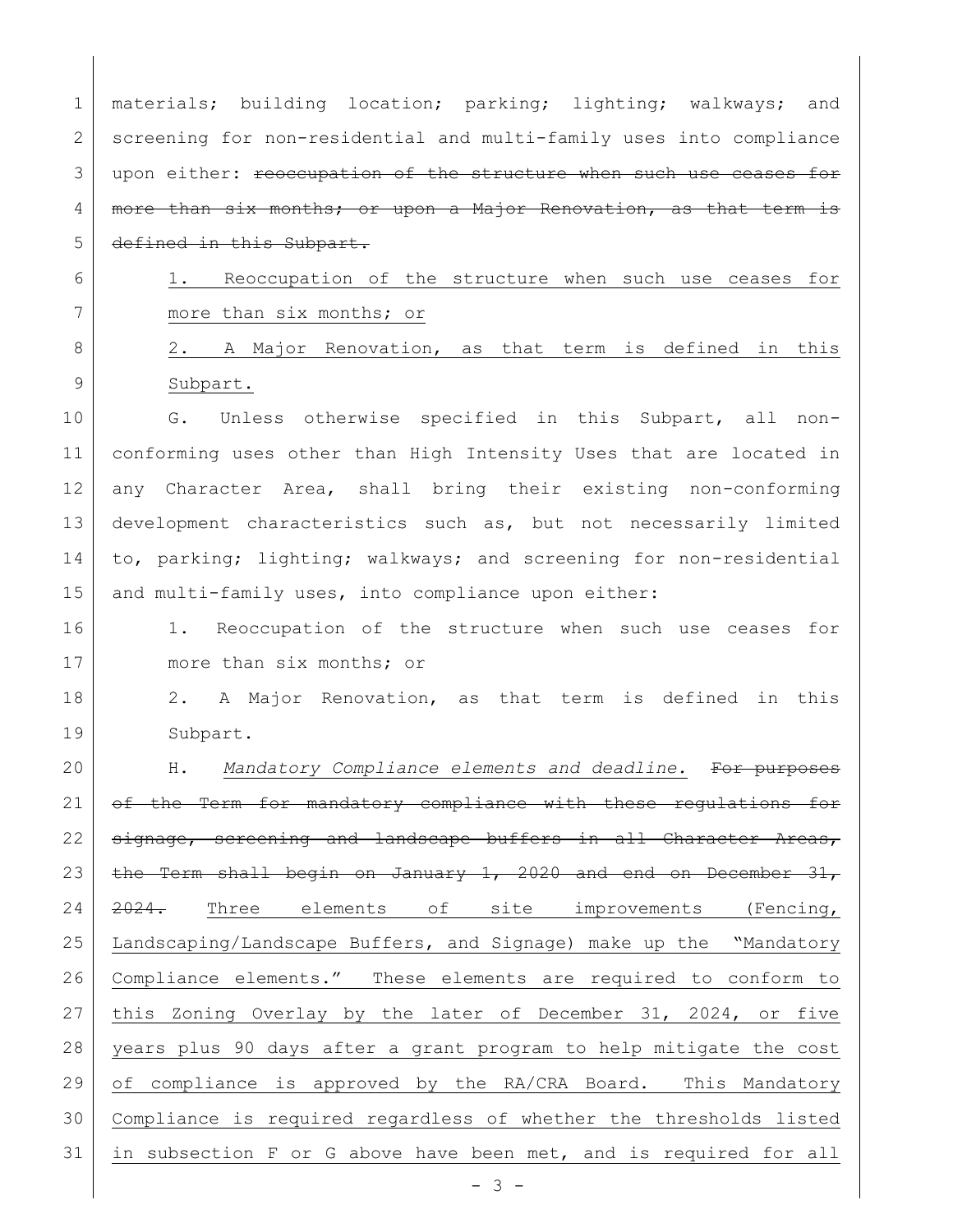|  | Character Areas. |  |
|--|------------------|--|
|--|------------------|--|

2 **\* \* \***

## 3 **Sec. 656.399.59. – Definitions. The definitions contained in Part**  4 **16 of the Zoning Code shall apply unless otherwise defined in this**  5 **Subpart.**

6 A. The definitions contained in Part 16 of the Zoning Code 7 shall apply unless otherwise defined in this Subpart.

8 1. *Brewpub* means a microbrewery operating in conjunction with 9 a restaurant.

10 2. *Building Scale* means the relationship between the mass of 11 a building and its surroundings, including the width of the 12 street, open space, and mass of surrounding buildings.

13 3. *Major Renovation* means a total cumulative expansion, 14 repair, or renovation of existing development, not including 15 improvements made in order to comply with this Subpart, that 16 is greater than or equal to 50 percent of the assessed value 17 of the lot improvements at the start of any three-year period, 18 according to the Property Appraiser within any three-year 19 period, or the total square footage of a structure is expanded 20 by 50 percent or greater, as well as any cumulative square 21 footage expansions totaling 50 percent.

 *Mandatory Compliance deadline* means the later of December 31, 2024, or five years plus 90 days after a grant program to help mitigate the cost of compliance is approved by the RA/CRA 25 Board.

26 *Mandatory Compliance elements* means the three design standard 27 elements of Fences, Landscaping/Landscape Buffers and Signage, 28 as regulated in all Character areas, that property owners are 29 required to bring into compliance with the Zoning Overlay by 30 the Mandatory Compliance deadline.

31 4. *Mass* means the three-dimensional bulk of a structure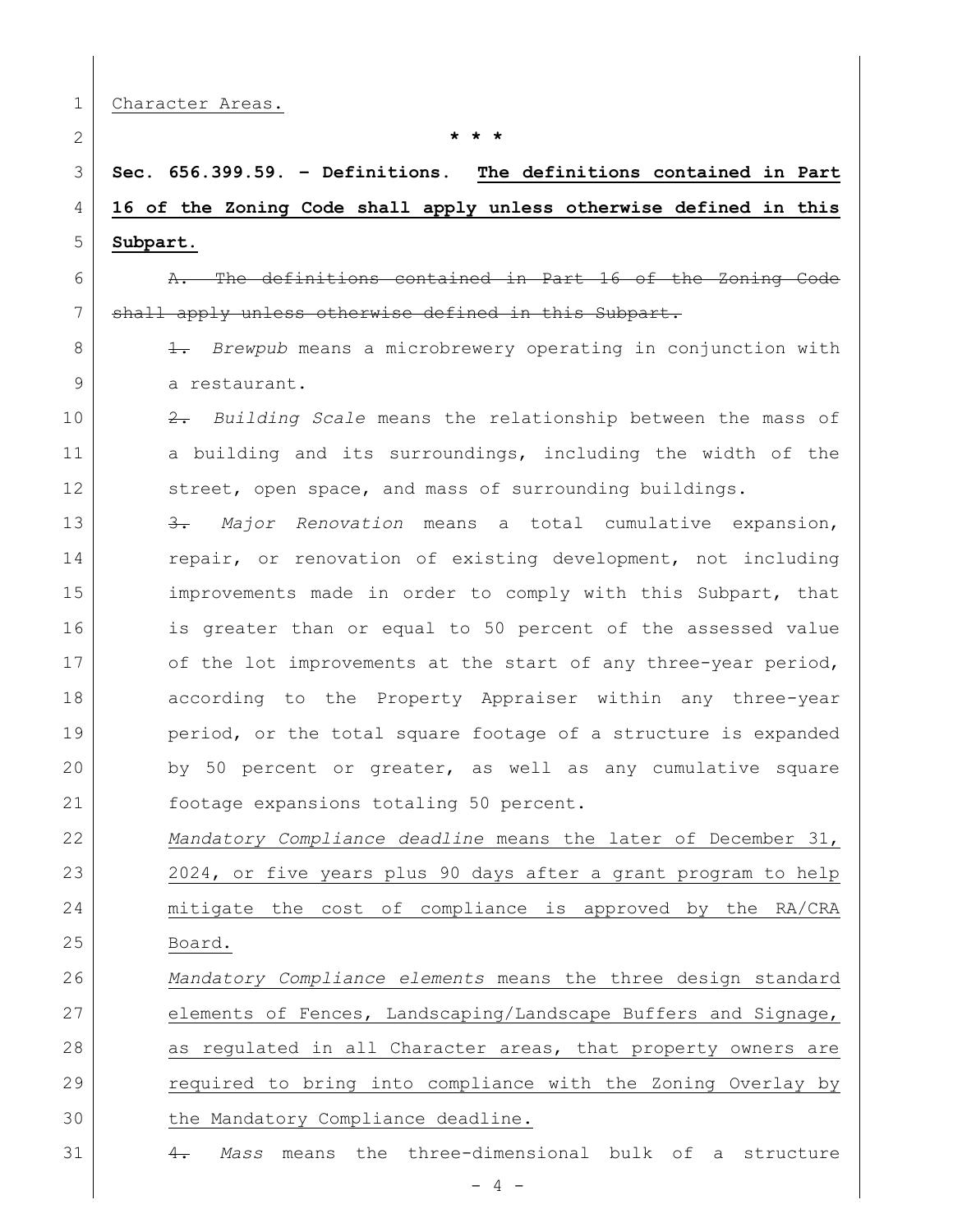1 determined by the height, width, and depth.

 5. *Microbrewery* means an establishment or facility in which beer is produced for on-premises consumption (taproom) where production does not exceed 10,000 barrels per year and where off-site sales to a state licensed wholesaler do not exceed 75 percent of production. Microbreweries may sell their product 7 to the public via a wholesaler or retailer or directly to the 8 consumer through carry-outs or taproom.

9 6. *Pedestrian Scale* means the relationship between a person 10 and their surroundings, including the width of the street and 11 the height, mass, and design of surrounding buildings.

12 7. *Public Space* means public squares, greens, plazas and 13 | neighborhood parks, pocket parks, riverwalks, and pedestrian 14 spaces.

15 *RA/CRA Mandatory Compliance Grant* means a grant, 16 administered by the Office of Economic Development ("OED"), 17 available to property owners with sites that were not in 18 conformance as of July 1, 2019 with any of the three Mandatory 19 Compliance elements. The grant is designed to aid those 20 property owners in complying with the requirements of the 21 | Zoning Overlay. The Grant application form is available on 22 the OED website.

 *RA/CRA Designer* means a landscape architect, architect, 24 engineer, or other designer whose services OED will provide, 25 at no cost to the property owner, to assist the property owner with design services to formulate a schematic site plan ("site plan") in order redesign the site to obtain conformance with 28 the Zoning Overlay, to the extent practicable. The property owner may choose to utilize the RA/CRA Designer or may use their own appropriate design professional. However, in order to utilize the consolidated review process of the Renew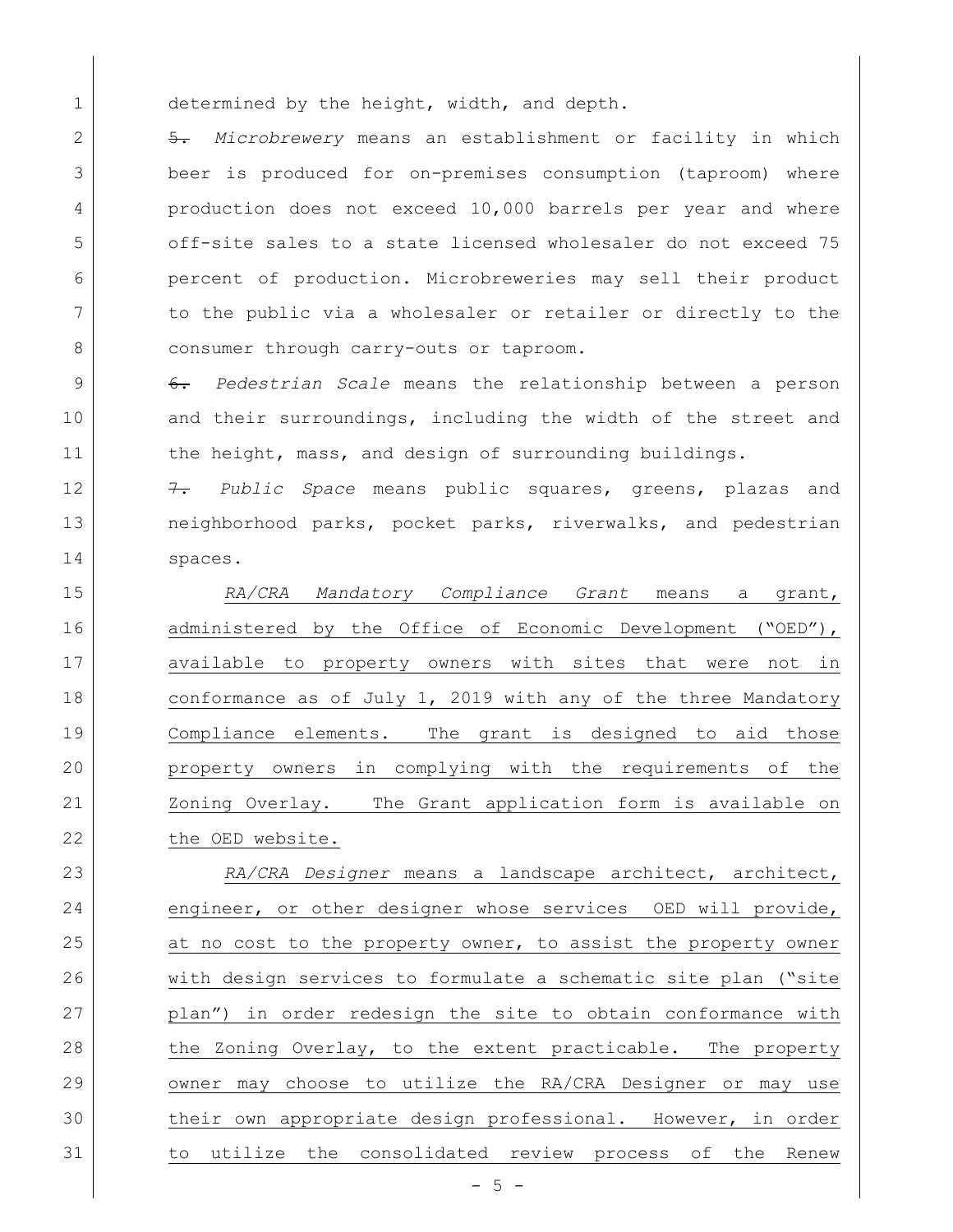1 Arlington Design Review team, the site plan must be reviewed 2 and approved by the RA/CRA Designer prior to submittal to the RADR team. *Renew Arlington Design Review team ("RADR")* means the Planning and Development Department staff charged with providing a consolidated review of site plans addressing the Mandatory Compliance elements for the permitting process 8 pursuant to Sec. 656.399.63, and for recommendations regarding 9 Administrative Deviations pursuant to Sec. 656.399.64. **\* \* \* Sec. 656.399.61. - Administrative deviations Reserved.**  12 | Administrative Deviations will be allowed for requests for relief **from the strict application of this Subpart under the following**  conditions: 15 A. No Administrative Deviation will be allowed for **reduction in Lot Area for High Intensity Uses; and** 17 B. An Administrative Deviation may be given for parking **reductions only if the requirements of the Landscape Code** 19 (Part 12 of the Zoning Code) are fully met. **\* \* \* Section 2. Creating a new Section 656.399.63 (RENEW ARLINGTON DESIGN REVIEW ("RADR") TEAM and 656.3993.64 (RA/CRA ZONING OVERLAY ADMINISTRATIVE DEVIATIONS),** *Ordinance Code***.** A new Section 656.399.63 (Renew Arlington Design Review ("RADR") Team, Chapter 656 (ZONING CODE), Part 3 (Schedule of District Regulations), Subpart S (Renew Arlington Zoning Overlay) *Ordinance Code* and 656.399.64 (RA/CRA Overlay Administrative Deviations), Chapter 656 (ZONING CODE), Part 3 (Schedule of District Regulations), Subpart S (Renew Arlington Zoning Overlay) *Ordinance Code*, is hereby created to read as follows: **Sec. 656.399.63. – Renew Arlington Design Review ("RADR") Team.**

- 6 -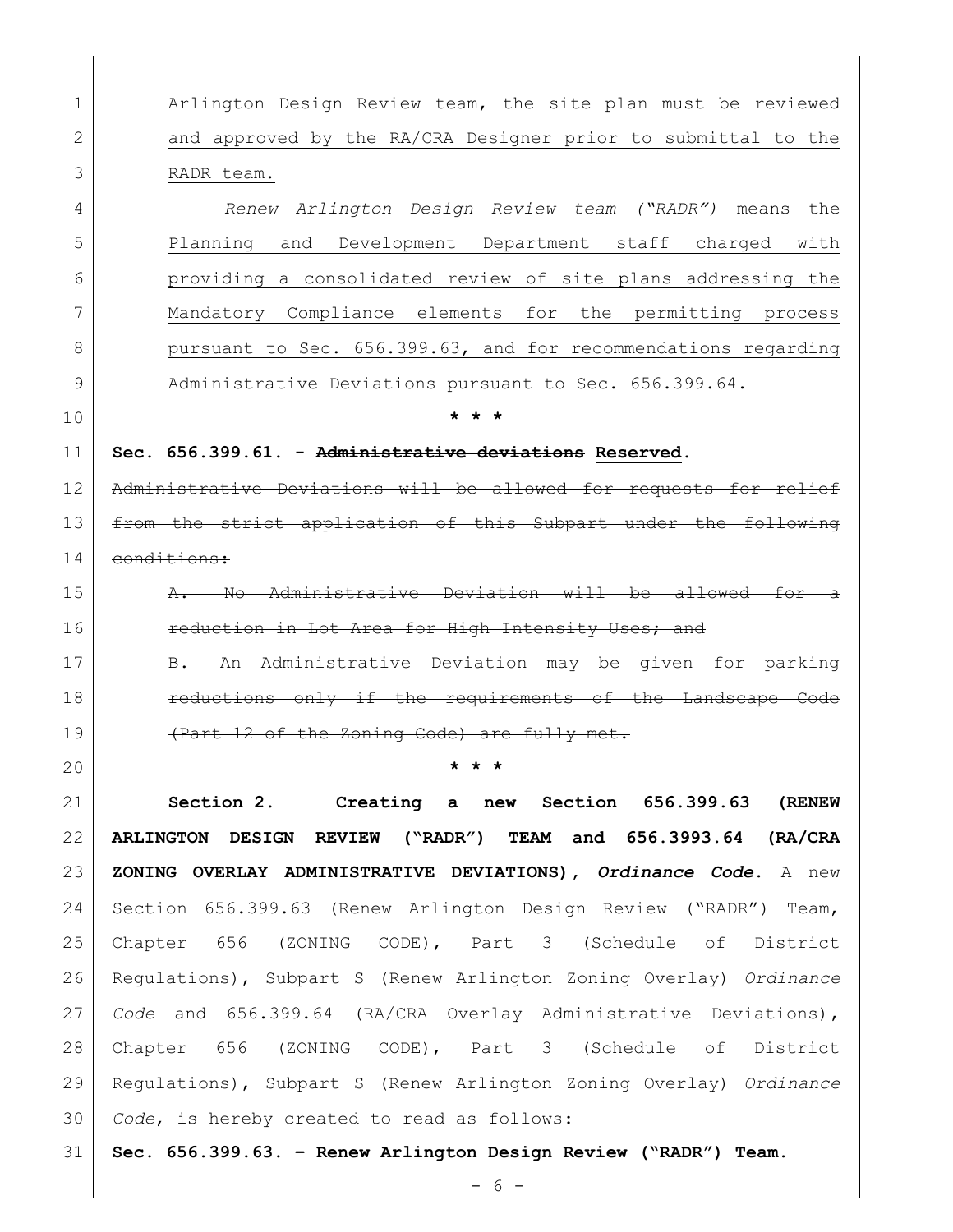A. *Purpose.* Because the sites within the Renew Arlington Zoning Overlay boundaries are generally smaller in size and present a unique challenge to meet the Mandatory Compliance element requirements of the Zoning Overlay due to the history of road widening and in some instances a change of use in the area from single family residential to office, retail and service establishments, a select group of Planning and Development Department staff professionals have been chosen to review proposed site designs for property owners faced with meeting the standards 10 of the Mandatory Compliance elements, without triggering the need for a complete civil plan ("10-set") review by the Department.

12 Property owners with sites that were not in conformance as of 13 July 1, 2019 with any of the three Mandatory Compliance elements may apply for a RA/CRA Mandatory Compliance Grant and may avail themselves of the RA/CRA Designer. The property owner may choose to utilize the RA/CRA Designer or may use their own appropriate design professional. However, in order to utilize the RADR team process, the site plan must be reviewed and approved by the RA/CRA Designer prior to submittal to the RADR team. The RADR team will provide a consolidated review of the site design in context with the Zoning Overlay. This will include a review of not only the Mandatory Compliance elements, but of all elements and requirements 23 of the Zoning Overlay.

 B. *Members*. The Director of Planning and Development shall appoint the persons holding the following positions to the RADR team:

- 
- 27 a. City Landscape Architect;
- 28 b. Planning Services Manager;
- 29 c. Chief of Current Planning, or their designee;
- d. Senior Traffic Technician; and
- e. Others as appointed by the Director as deemed necessary.

- 7 -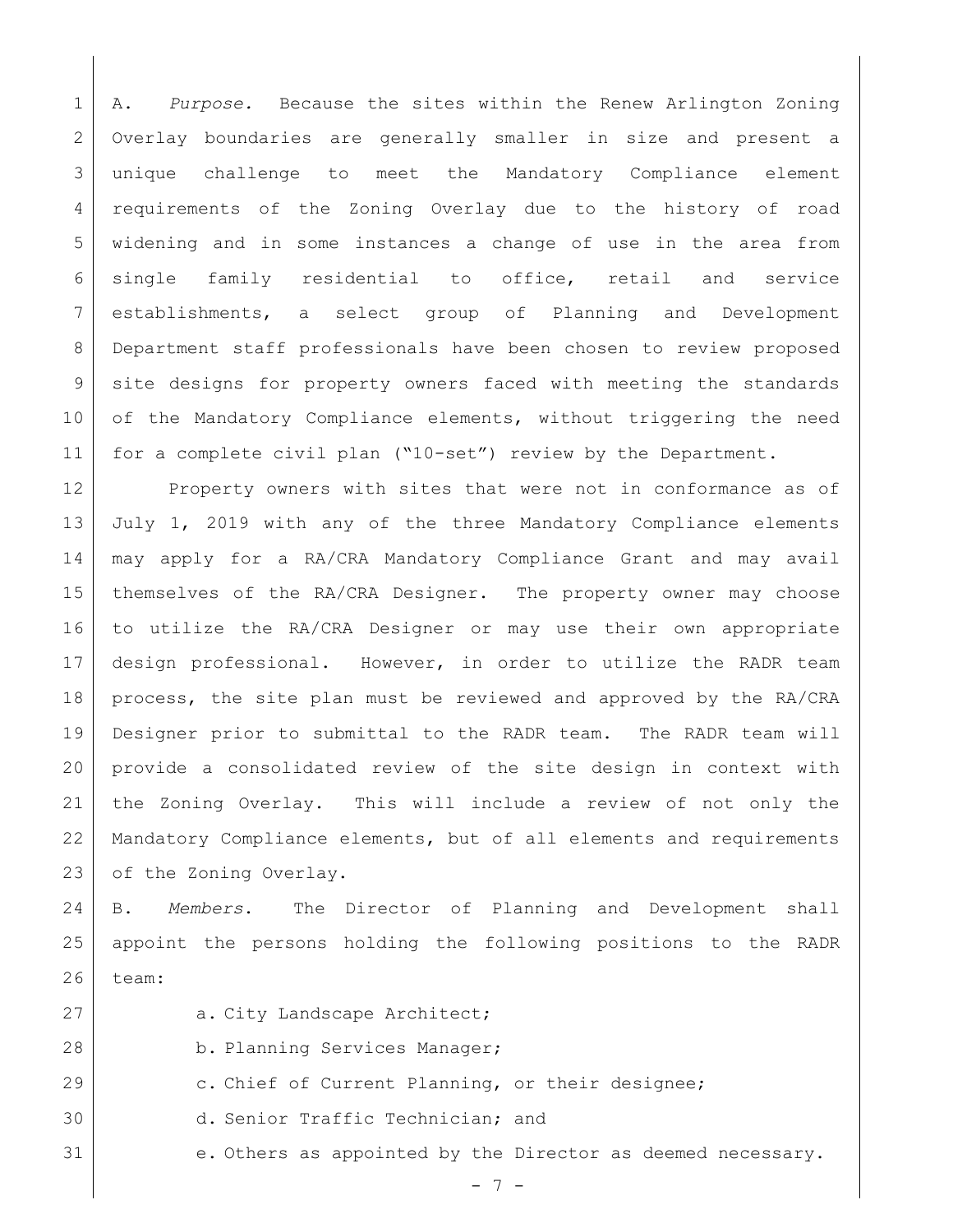C. *Duties and Authority.* While the RADR team may only be used by 2 property owners that are faced with meeting the standards of the Mandatory Compliance elements within the Mandatory Compliance 4 deadline, the RADR team is responsible for reviewing not only those elements, but all elements of the Zoning Overlay.

 1. Site Plan approval. The RADR team may approve site plans for permitting taking into consideration all requirements of the Zoning Overlay including the removal and/or relocation of impervious surfaces, a revision to traffic circulation and number 10 of parking spaces, while still maintaining clear site triangles and 11 | general functionality of the site.

12 | 2. Administrative Deviation staff report. If one or more Administrative Deviations are required for ultimate site plan approval, the RADR team is responsible for providing a staff recommendation to the Zoning Administrator considering each of the RA/CRA Zoning Overlay Deviation Criteria as listed in Sec. 656.399.64. If Administrative Deviation(s) are required, those must be sought prior to a final approval of the site plan.

 3. Further review. If the redesign of the site is particularly complex, it may become necessary for the submittal to proceed through the conventional Development Services Division process.

 D. *Applicant Eligibility.* Only owners of properties which contain the Mandatory Compliance elements of a Fence, Landscaping/ Landscape Buffer, or a Sign existing as of July 1, 2019 that is not in compliance with the Zoning Overlay, or which property lacks a compliant Fence or Landscaping/Landscape Buffer on July 1, 2019, 28 are entitled to utilize of the RADR team. The site plan presented to the RADR team must have been prepared by or approved by the RA/CRA Designer prior to submittal to the RADR team.

E. *Development Procedure and Process for permit to bring the* 

- 8 -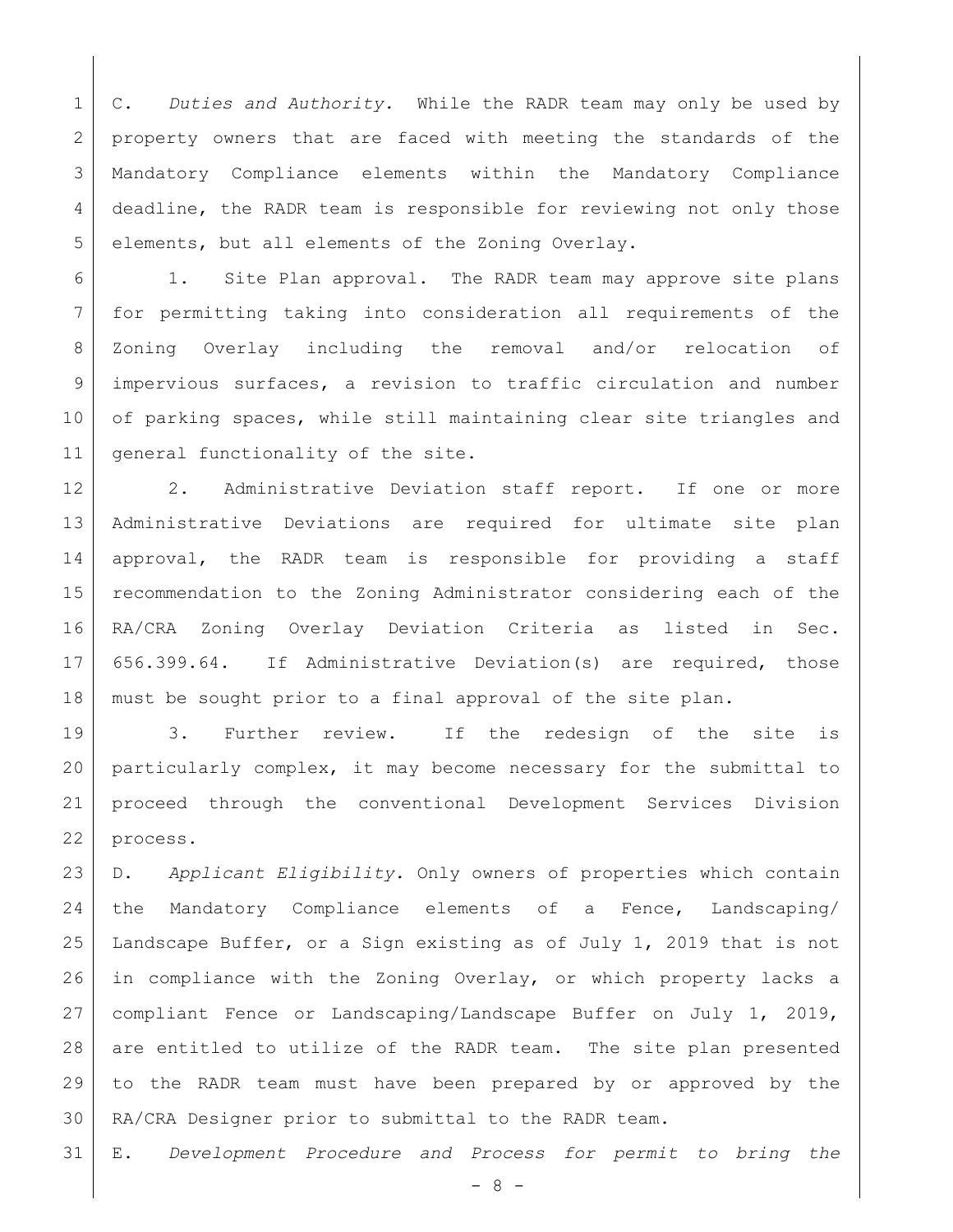1 *Mandatory Compliance elements of Fencing, Landscaping/Landscape*  2 *Buffer and Signage into compliance*. All applicants shall provide 3 the following information to the RADR team:

 1. A City Development Number ("CDN") is required in order to 5 | submit plans for review. The City Development Number Request Form, available in the Concurrency and Mobility Management System Handbook, must indicate in the "Development/Project Name" field that this project is within the Renew Arlington Zoning Overlay. The Form should be submitted to the Development Services Division 10 Concurrency and Mobility Management Systems Office.

- 11 2. A vicinity plan and digital photographs showing the project in 12 relation to the surrounding blocks and streets (include all 13 properties within a minimum of 300 feet of project property 14 boundary lines);
- 15 3. A boundary survey of existing property showing all buildings, 16 **protected trees, and impervious areas on the subject site as** 17 well as the buildings, driveways and other impervious surfaces 18 within 100 linear feet from all property lines, including the 19 right-of-way line.
- 20 4. If impervious areas are to be added, relocated, or rebuilt 21 which would likely effect current drainage patterns, the 22 applicant must also provide a topographical survey and site 23 design drawings prepared by an appropriate registered 24 professional which shall include, as a minimum, storm drainage 25 systems consistent with the City's Land Development Procedures 26 Manual, City of Jacksonville ordinances, and the St. Johns 27 River Water Management District requirements. The RADR team 28 has the discretion to request additional information relative 29 to the design.
- 30 5. The applicant shall provide a schematic site plan ("site 31 plan") drawn to nominal scale such as 1"=10' or 1"=20' by a

- 9 -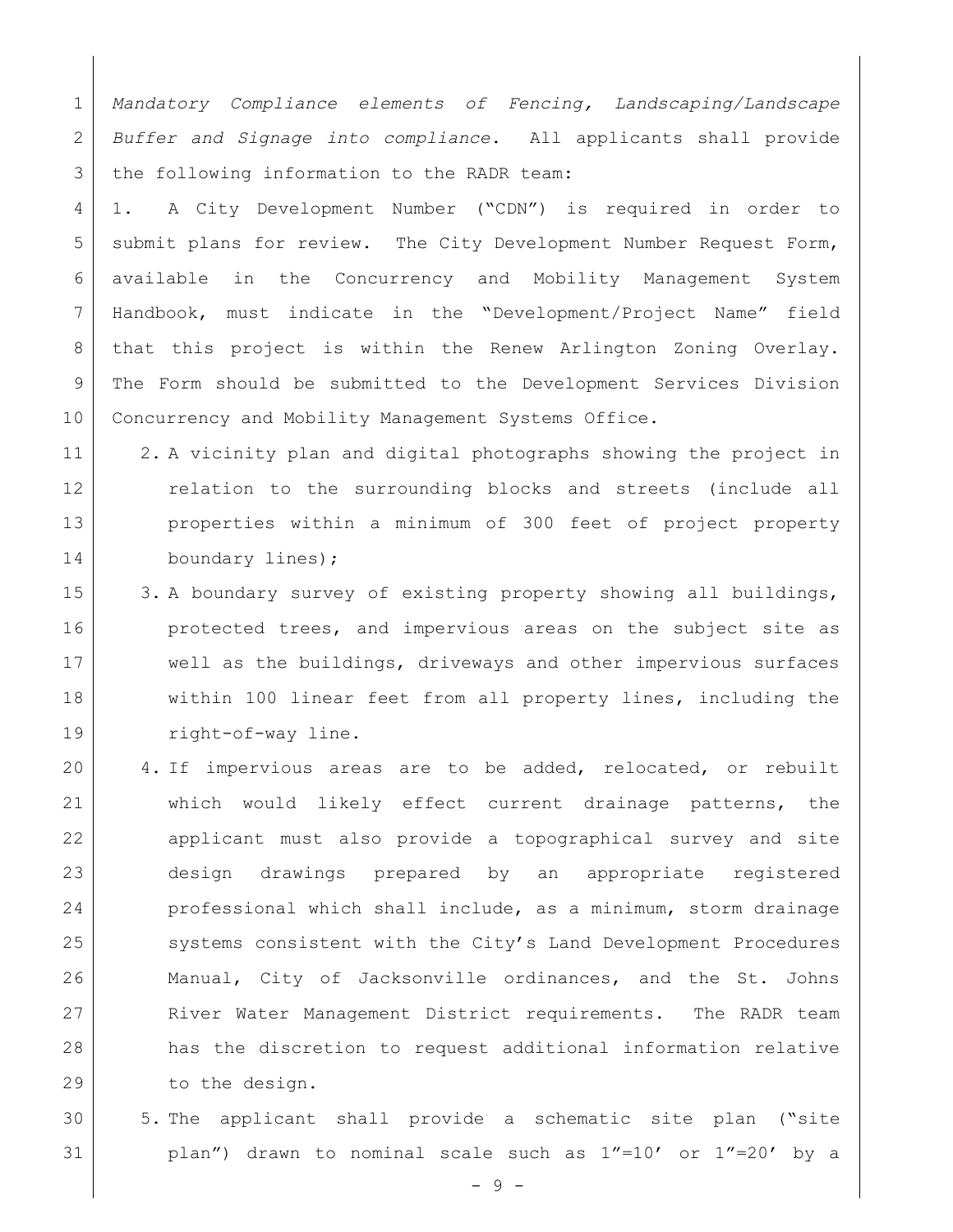1 landscape architect, architect, engineer or other qualified person. The site plan must either be prepared by or reviewed by the RA/CRA Designer prior to submittal to the RADR team. F. RADR review for Site Development permit.

- 5 1. The RADR team shall review site plans at least monthly, if any have been submitted.
- 2. The RADR team shall determine if the site plan is in 8 | compliance with not only the Mandatory Compliance elements, but also the Zoning Overlay requirements in totality as they 10 apply to that particular site.
- a. If the site plan is in compliance with the Zoning Overlay, the property is eligible for a Site Development 13 permit relative to those elements.
- 14 b. If the site plan is not in compliance with the Zoning Overlay and an Administrative Deviation is required, the RADR team shall prepare and forward a staff report with a **example 17** recommendation regarding the Administrative Deviation to 18 the Zoning Administrator.
- 19 c. The staff report shall consider each of the RA/CRA Zoning Overlay Administrative Deviation Criteria.
- d. The Zoning Administrator shall follow the procedures for public input pursuant to Part 1 of the Zoning Code 23 (Chapter 656, Ordinance Code).

 **Section 656.399.64. – RA/CRA Zoning Overlay Administrative Deviations.** 

 A. *Administrative Deviation requests heard by Zoning Administrator*. Pursuant to Sec. 656.101, *Ordinance Code*, an Administrative Deviation may be granted by the Zoning Administrator, after due notice and hearing, for a relaxation 30 of certain Zoning Code requirements. Notwithstanding items for which deviations may be allowed in other areas of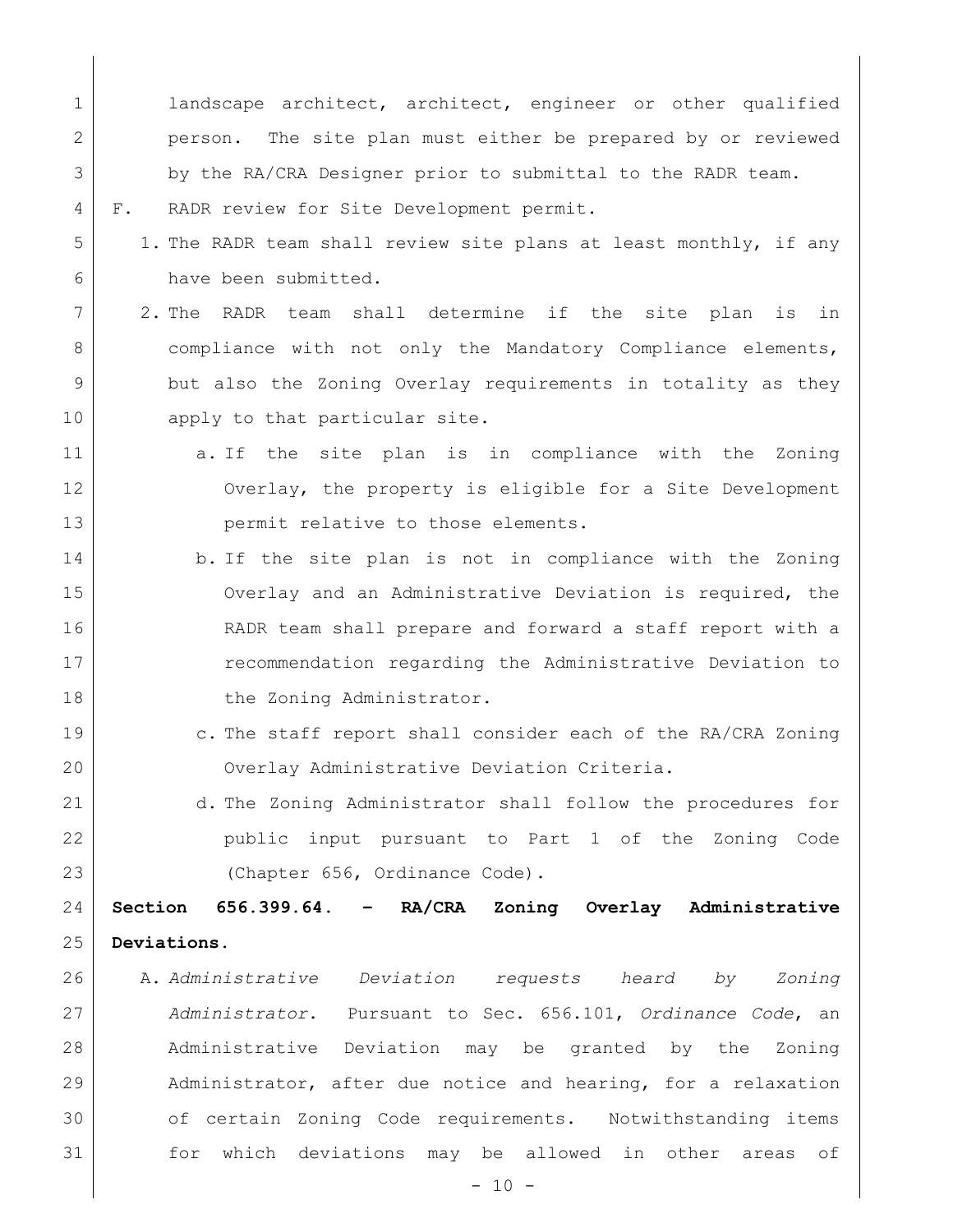| $\mathbf{1}$ | Jacksonville, within the Renew Arlington Zoning Overlay, the        |
|--------------|---------------------------------------------------------------------|
| 2            | Zoning Administrator may allow deviations for the following:        |
| 3            | 1. Reduce minimum lot area, unless the property is a High Intensity |
| 4            | Use as described in this Zoning Overlay;                            |
| 5            | 2. Reduce required yards;                                           |
| 6            | 3. Reduce the minimum number of required off-street parking spaces, |
| 7            | so long as the landscaping requirements of this Zoning Overlay      |
| 8            | are fully met;                                                      |
| 9            | 4. Reduce the minimum landscaping requirements;                     |
| 10           | 5. Increase the maximum lot coverage;                               |
| 11           | 6. Adjust required driveway aisle widths, parking stall dimensions, |
| 12           | and allow tandem parking;                                           |
| 13           | 7. Consider on-street parking to meet parking requirements;         |
| 14           | 8. Increase the allowable maximum height of structures, including   |
| 15           | fences, but not signs;                                              |
| 16           | 9. Increase the maximum number of off-street parking spaces so long |
| 17           | as the landscaping is not also reduced, and either a professional   |
| 18           | study indicating that more spaces are warranted is performed and    |
| 19           | approved by the Department, or the request is consistent with the   |
| 20           | current edition of the ITE parking Generation Manual; and           |
| 21           | 10. Decrease lot width so long as at least 80 percent of the        |
| 22           | existing context development pattern is similar.                    |
| 23           | Review.<br>In order to approve a deviation, the Zoning<br>B.        |
| 24           | Administrator must find in the affirmative for each of the RA/CRA   |
| 25           | Zoning Overlay Deviation Criteria below and report on the balance   |
| 26           | between the interest of the public, the property owner, and the     |
| 27           | community.                                                          |
| 28           | RA/CRA Zoning Overlay Deviation Criteria.<br>$\mathbb{C}$ .         |
| 29           | 1. There are unique site characteristics such as parcel             |
| 30           | shape, location, existing utility easements, etc. that              |

prevent development consistent with the Zoning Overlay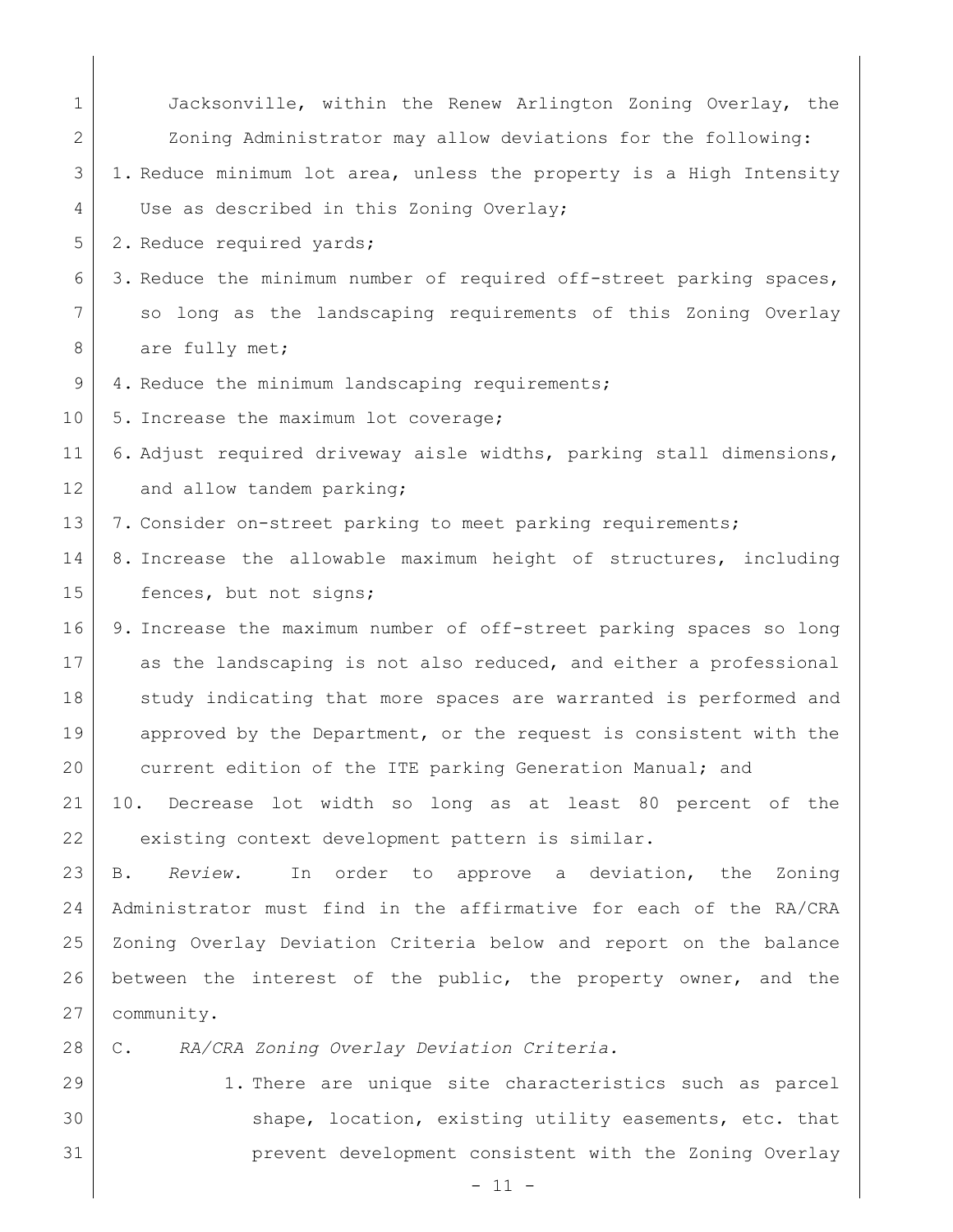- 1 Regulations.
- 2 2. The effect of the proposed Deviation is consistent 3 with and furthers the objectives, policies, design and 4 intentions of the Zoning Overlay;
- 5 3. The proposed Deviation will not diminish property 6 values in the area surrounding the site and will not 7 | interfere with or injure the rights of adjacent 8 | properties but would accomplish an additional public 9 benefit;
- 
- 10 4. The request is not a self-imposed hardship; and
- 11 | 5. The proposed Deviation will not be detrimental to the 12 public health, safety or welfare, result in additional 13 public expense or the creation of nuisances.

 D. *Appeals of Administrative Deviation.* Appeals from the decision of the Zoning Administrator on a property within the RA/CRA Zoning Overlay Area shall not be to the Planning Commission, but rather to the City Council.

- 18 1. *Standing.* The Applicant or any other adversely affected 19 person may appeal a final written decision of the Zoning 20 Administrator.
- 21 2. *Notice.* Notice of Appeal shall be provided to the Legislative 22 Services Division within 14 days of the effective date of the 23 written decision. The Notice of Appeal shall be in a form 24 created by the Planning and Development staff in consultation 25 with the Office of General Counsel.
- 26 3. *Standard of Review.* The Council's review of the appeal shall 27 be limited to a consideration of whether:
- 28 a. The applicable design criteria contained in the Zoning 29 Overlay were properly applied by the Zoning 30 Administrator;
- 31 b. The decision was supported by competent, substantial

 $- 12 -$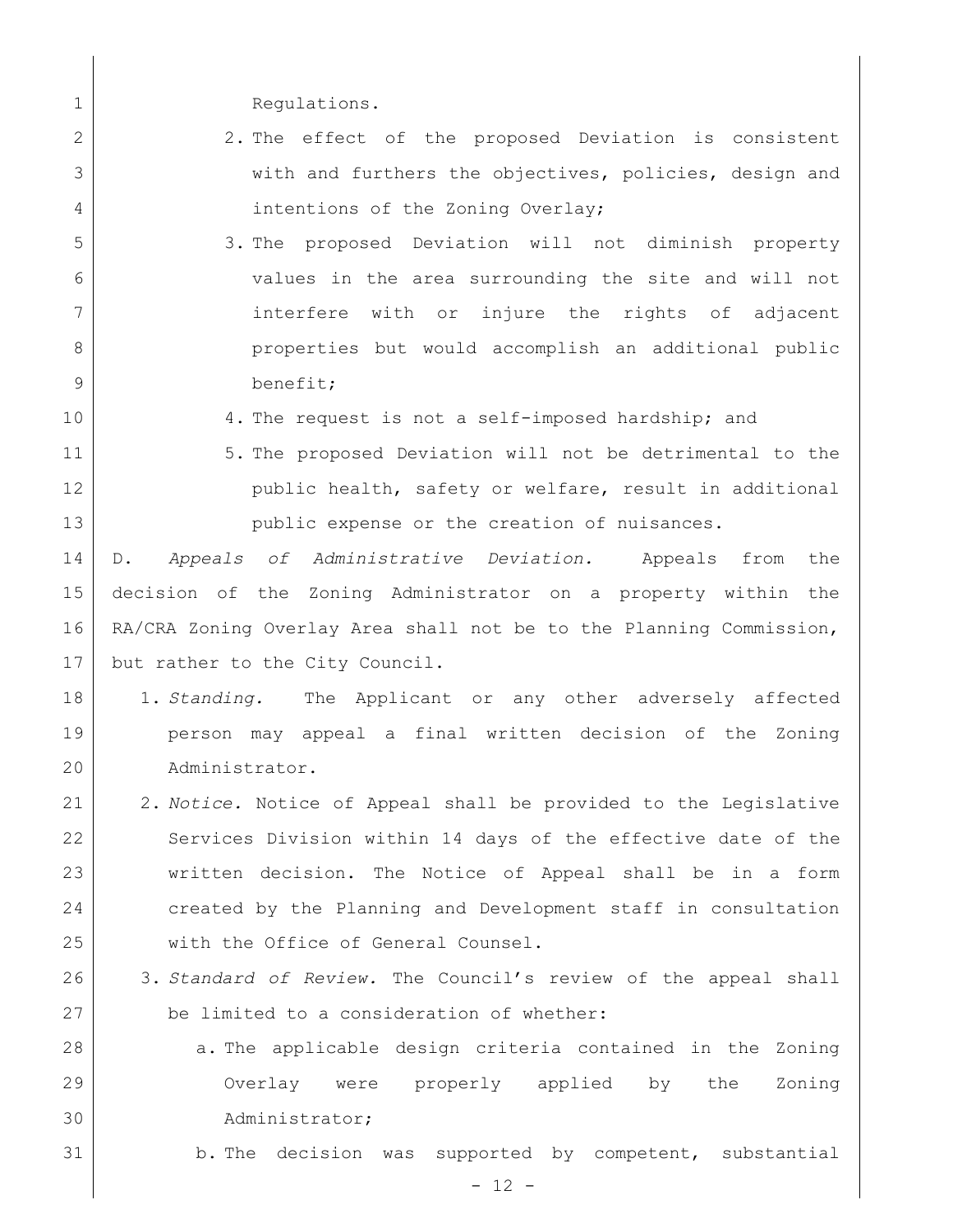| $\mathbf 1$    | evidence; and                                                                |
|----------------|------------------------------------------------------------------------------|
| $\overline{2}$ | c. Procedural due process was afforded.                                      |
| 3              | 4. Procedural Matters. The Council shall have the authority to:              |
| 4              | a. Adjourn, continue, or grant extensions of time for                        |
| 5              | compliance with these rules, whether or not requested by                     |
| 6              | a party, provided no requirement of law is violated;                         |
| 7              | b. Keep a record of all persons requesting notice of the                     |
| 8              | decision in each case;                                                       |
| 9              | c. Grant withdrawal requests by the appellant;                               |
| 10             | d. Enter into settlement agreements regarding the matter                     |
| 11             | appealed, so long as there is no financial impact to the                     |
| 12             | City; and                                                                    |
| 13             | e. Individually view the property which is the subject of                    |
| 14             | the appeal.                                                                  |
| 15             | 5. Decision. The Council may affirm or<br>reverse each written               |
| 16             | decision, or it may remand the matter back to the Zoning                     |
| 17             | Administrator with specific instructions for further action.                 |
| 18             | The Council's decision shall be reduced to writing and shall                 |
| 19             | become effective upon filing the decision with Legislative                   |
| 20             | Services.                                                                    |
| 21             | Appeal of City Council decision to the Courts. The decision<br>$E_{\bullet}$ |
| 22             | of the City Council constitutes the final agency action of the City          |
| 23             | of Jacksonville relative to the request. These decisions may be              |
| 24             | challenged by any person with standing as authorized by state law.           |
| 25             | Section 2.<br>Directive to the Municipal Code Corporation.                   |
| 26             | The Municipal Code Corporation ("Municode") is directed to insert a          |
| 27             | date certain, which shall be supplied by the Office of General               |
| 28             | Counsel, for the term "the later of December 31, 2024, or five               |
|                |                                                                              |

 years plus 90 days after a grant program to help mitigate the cost of compliance is approved by the RA/CRA Board" in the several locations it appears in this Code revision.

 $- 13 -$